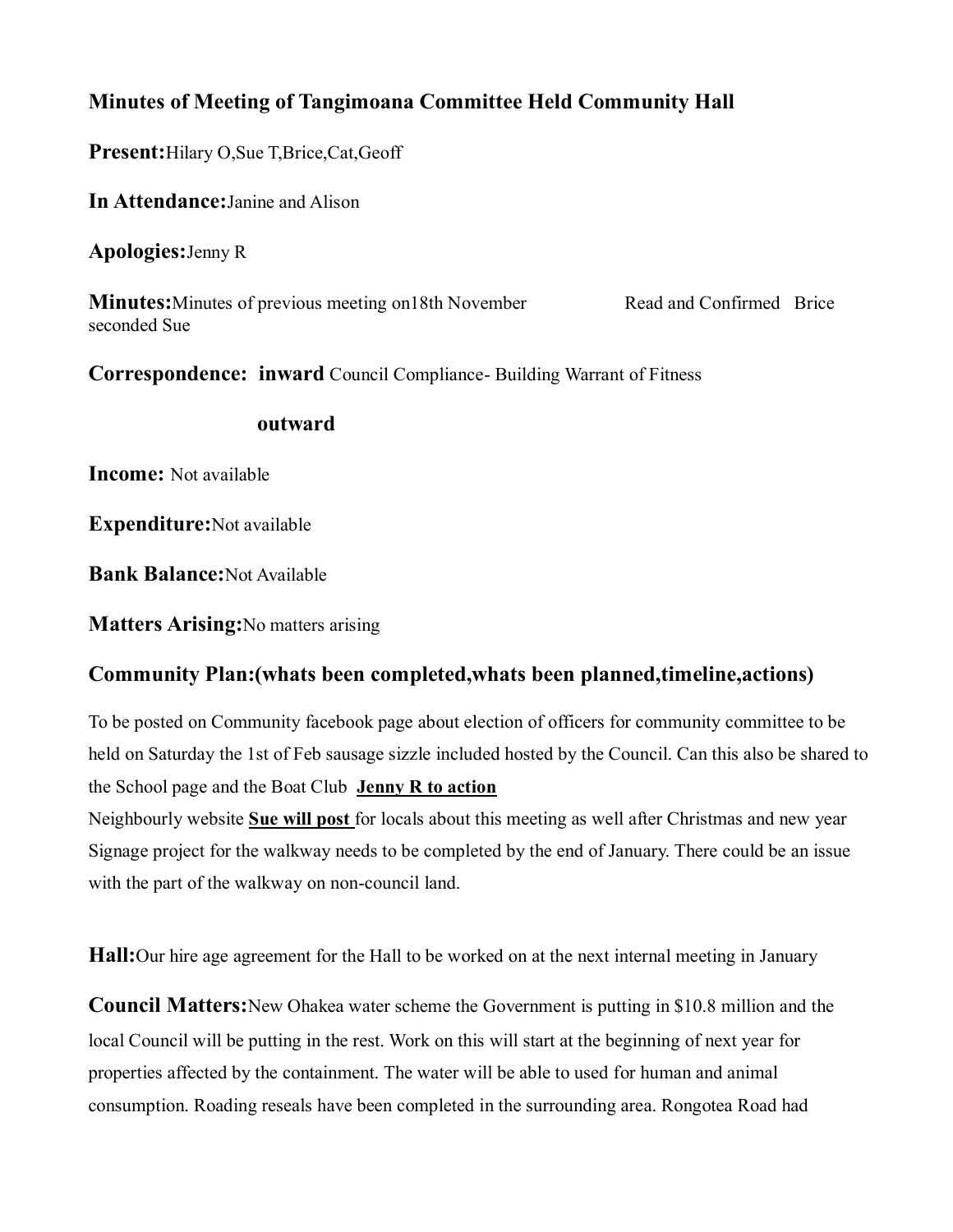culverts replaced. Gorse is now growing on the side of the road on Tangimoana Road between Rosina and Campion Road since the recent road works. **Council to look into this.**

Safe school zones are being worked on for rural schools in 100km zones.

Economy in housing is tight to buy,rent and build at the moment and the Council are looking at what they they can do to help the situation.

Rural Zone review is starting next year. Land has been opened up on the North East end of Feilding changing it from rural to residential.

Manawatu in the next 10 years is looking solid and is getting quite a lot of Government spending.

**General Business:** Suggested that a footpath is needed coming into Tangimoana for the school children that live along there going to the Tangimoana school. BOT of Tangimoana needs to look at this and assess if it is a safety issue. **Alison to ask Matt at the council in regards to this as well.** Recreation Services have a new mower and some areas around Tangimoana haven't been mowed properly such as Ellison Reserve. James at the Council to be notified as he manages this. **Hilary O to action this**

Geoff in Kuku Street is now looking after the green waste key and he said the payment system is going well with the local community and those coming in from out of the village.

Community Development Fund applications are available and they have 2 rounds one in June and the other in November. This would be something the new committee could look at for helping with funds for the Tangimoana Centenary Celebrations in March 2021.

Video footage of old images of Tangimoana to be made into a DVD for the Centenary Celebrations.

#### **Hiliary O to action**

Previous bridge over Stick Creek that was moved by the local Boat Club and used as a barrier in the last flood.**Hiliary O to ask if they can help in reassembling this**

Widening of an area for carparking on the corner of Beach Road needs to be mowed.**Cat to ask** local farmer Scott Tyree if he can help with this by using his slasher.

**Subcommittee Reports** Help needed in collecting native seedlings from the Reserve and growing

them for the 2021 Centenary Celebrations tree planting.**Jenny R to post on Community Facebook** 

#### **page**

Firewood in the Reserve needs to be split up smaller for an elderly couple for have done a lot for the community and they need more firewood.**Brice to contact local Lions in Rongotea to see if they can**